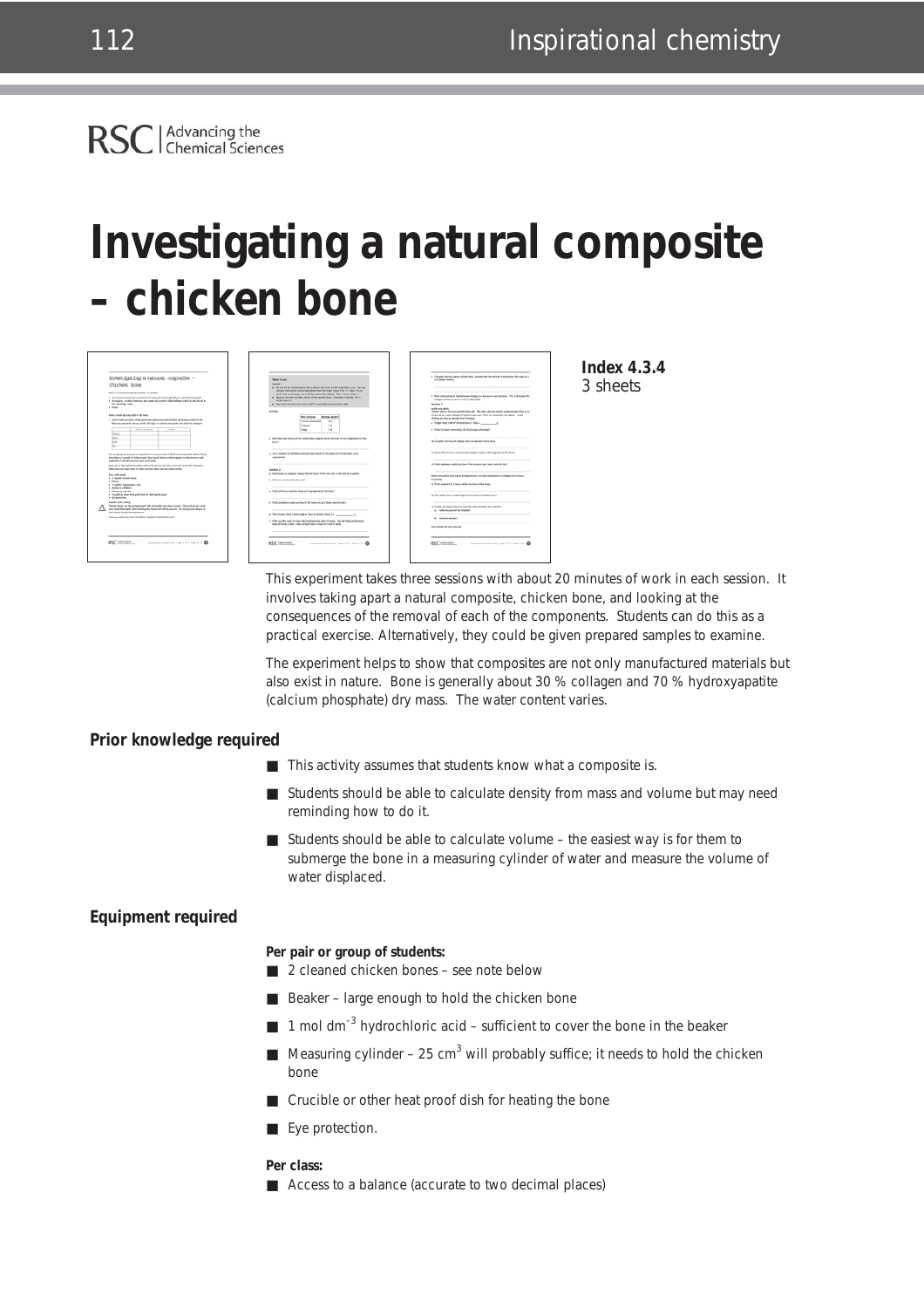- Oven or other way of warming the bones overnight at 60 °C
- Furnace or hot oven to remove the collagen.

An alternative to heating the bone in an oven or furnace is to roast it in a Bunsen burner flame. This should be done in a fume cupboard and eye protection worn. The bone may spit and crack so care should be taken. This step could possibly be done by students.

### **Note on chicken bones**

The bones should be raw and clean. They are probably best cleaned by the technician prior to use. A pan scourer usually works well – as much meat and gristle as possible should be removed. Avoid using a scalpel or other sharp instrument. Alternatively, simmering (not boiling) in water with a small amount of sodium carbonate loosens the flesh and it is then easy to remove, *eg* with an old toothbrush. The bones should be rinsed after this procedure.

### **Health and safety**

Chicken bone is a potential source of salmonella and other diseases. Ensure that students are aware how to handle the bones safely. They should wash their hands after handling bone and before eating or putting anything else into their mouths. If this is a concern then the bones can be sterilised after de-fleshing, *eg* by leaving them in domestic bleach overnight. They should be rinsed prior to use.

Wear eye protection when using 1 mol  $dm^{-3}$  hydrochloric acid.

The bone ash produced in the final stage of this activity may contain calcium oxide. Avoid contact with skin and eyes. Eye protection should be worn and gloves made available for students with sensitive skin.

### **Possible homework activity**

It might help students if they find out about the structure of bone between sessions 2 and 3.

### **Answers**

- **1.** Calcium phosphate is hard and brittle. Collagen is soft and flexible.
- **2.** The bone is less dense than the components of the bone.
- **3.** Students may come up with various answers. By the end of the activity they should realise that the low density of the bone is a result of its structure – it has a number of holes or cavities within it. At this stage the aim of the question is to set them thinking.
- **4.** Calcium phosphate was removed by the acid.
- **5.** This has made the bone far floppier and softer. It is now more flexible and bendy.
- **6.** Bones like this would not support the body. They would not allow movement because they would bend when the muscles pulled on them rather than moving at the joints as they should.
- **7.** Answers will vary.
- **8.** Density = mass/volume. Answers will vary.
- **9.** Collagen has been removed.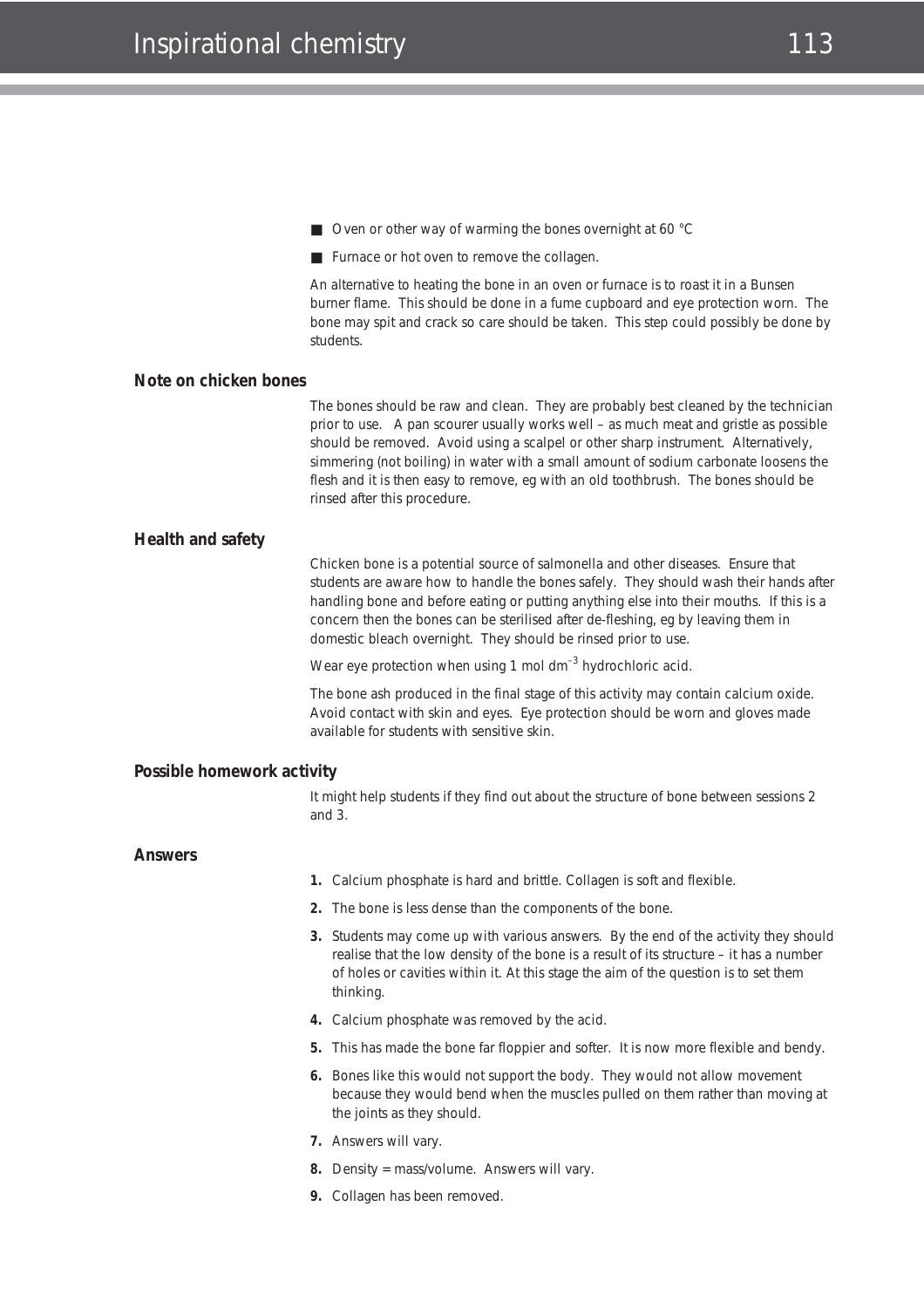# RSC | Advancing the

- **10.** Mass of collagen = mass of bone after water removed mass of bone after collagen removed. Answers will vary.
- **11.** The bone is far more brittle and crumbly. It has far less strength than before.
- **12.** The bones would break far too easily.
- **13.** The bone contains cavities within its structure, as well as spaces for blood vessels.

Note: An image search on the internet will produce a number of interesting pictures of bone. The website **http://invsee.asu.edu/Invsee/invsee.htm** (accessed December 2005) hosts a gallery of images, including a number of electron microscopy pictures of bone (some of which are chicken bone).

- **14.** Bones containing cavities are lighter than solid bones. Therefore less energy is needed to move the animal about. The cavities also allow vital nutrients and oxygen to be delivered to the living cells within the bone.
- **15.**

**a.** Bones from different parts of the skeleton are likely to have different densities. Long tubular bones have a central shaft filled with bone marrow; short bones do not. Flat bones (*eg* in the skull) consist of two layers of compact bone and vertebrae are different again.

**b.** Bones from different animals are likely to have different densities. For example, birds have lighter bones with more hollows in them than many other animals. This allows them to take off.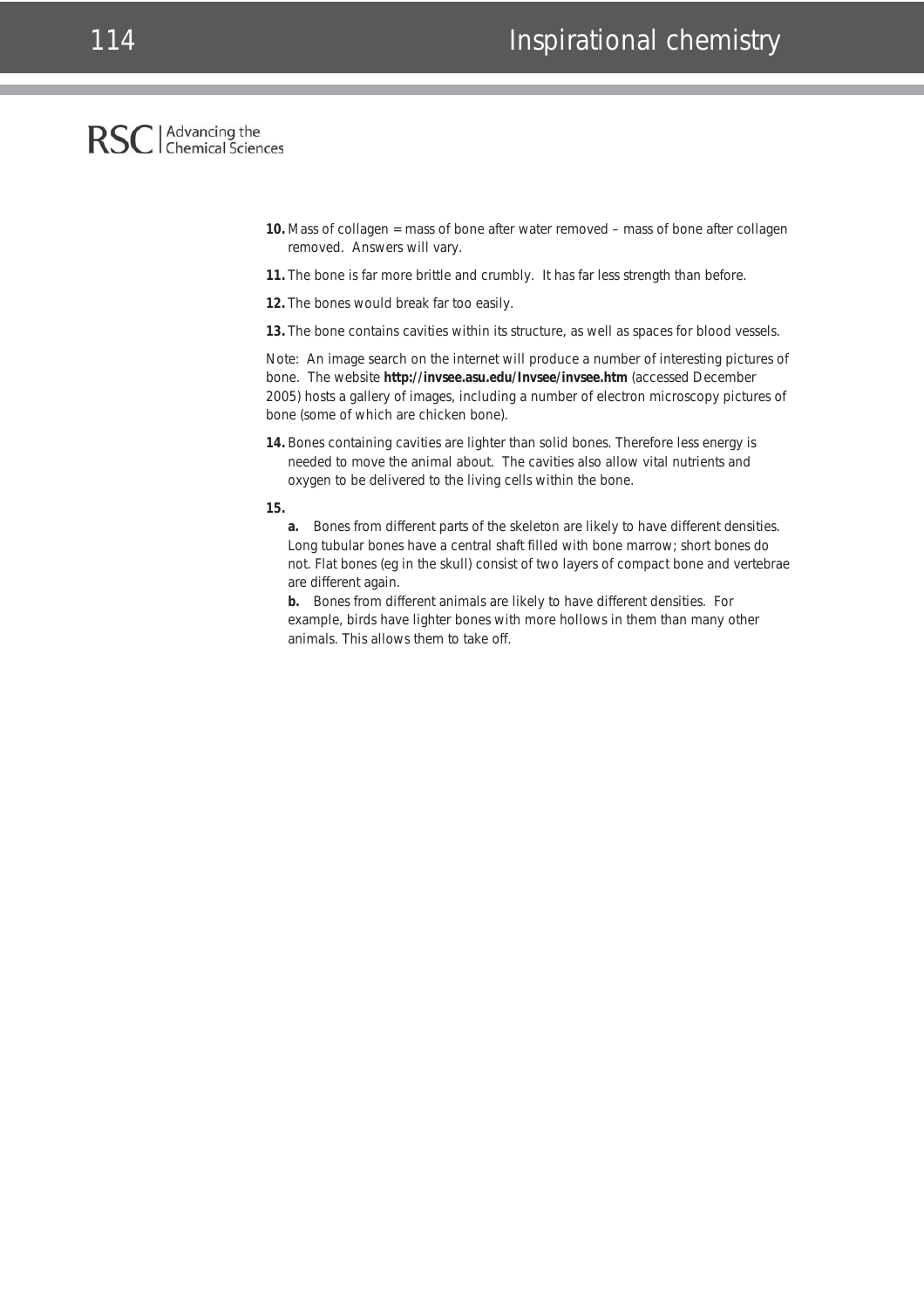# **Investigating a natural composite – chicken bone**

Bone is a natural composite material. It contains:

- An inorganic, giant ionic part made of a type of calcium phosphate called hydroxyapatite
- An organic, covalent molecular part made of a protein called collagen (which is also found in hair and finger nails)
- Water.

Bone is made by living cells in the body.

**1.** Given what you know about giant ionic substances and covalent substances, which of the following properties do you think will apply to calcium phosphate and which to collagen? Tick the correct boxes.

|                | Calcium phosphate | Collagen |
|----------------|-------------------|----------|
| Flexible       |                   |          |
| <b>Brittle</b> |                   |          |
| Hard           |                   |          |
| Soft           |                   |          |

You are going to carry out an experiment to remove each of the three components of bone listed above from a sample of chicken bone. You should observe what happens to the structure and properties of the bone as each part is removed.

Each part of the experiment takes some time so you will carry it out over a number of lessons. Make sure you keep notes of what you have done and your observations.

## **You will need**

- 2 cleaned chicken bones
- Beaker
- $\bullet$  1 mol/dm<sup>3</sup> hydrochloric acid
- Access to a balance
- Measuring cylinder
- Crucible or other heat proof dish for heating the bone
- Eye protection.

## **Health and safety**



Chicken bones can be contaminated with salmonella and other diseases. Ensure that you wash your hands thoroughly after handling the bones and before you eat. Do not put your fingers in your mouth during the experiment.

Wear eye protection when handling 1 mol/dm<sup>3</sup> hydrochloric acid.

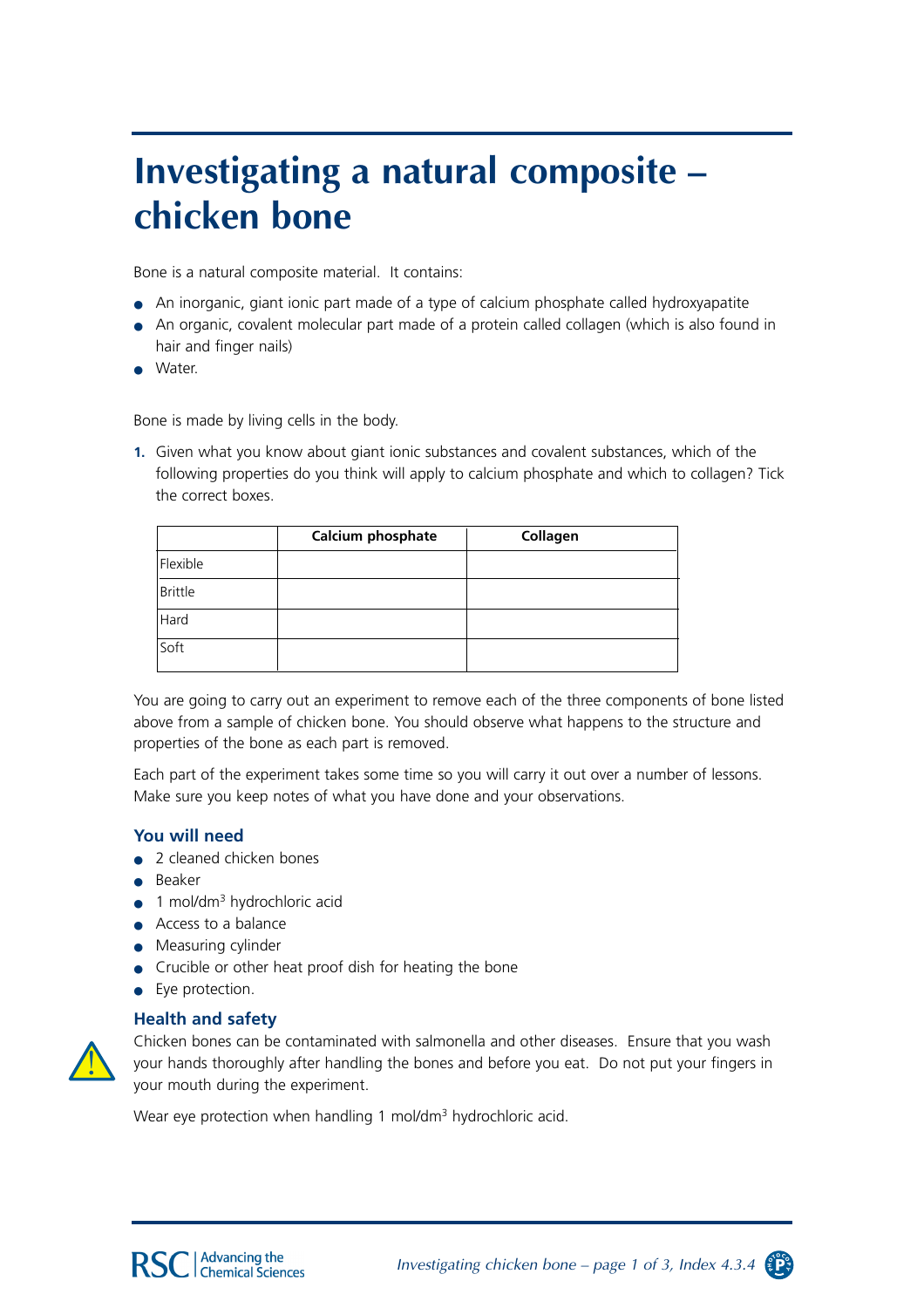# **What to do**

### **Session 1**

- Put one of the chicken bones into a beaker and cover it with hydrochloric acid. You are trying to remove the calcium phosphate from the bone. Leave it for 1–2 days. If you leave it for much longer, you will also remove the collagen. This is chicken bone 1.
- Measure the mass and the volume of the second bone. Calculate its density. This is chicken bone 2.
- Then heat the bone in an oven at 60  $\degree$ C overnight to remove the water.

### **Densities**

| Part of bone      | Density (g/cm <sup>3</sup> ) |
|-------------------|------------------------------|
| Calcium phosphate | 3.2                          |
| Collagen          | 1 O                          |
| Water             | 1 O                          |
|                   |                              |

- **2.** How does the density of the whole bone compare to the densities of the components of the bone?
	- ...................................................................................................................................................
- **3.** Try to explain the difference between the density of the bone and the densities of its components.

...................................................................................................................................................

# **Session 2**

- Use forceps or tongs to remove chicken bone 1 from the acid, wash and dry it gently.
- **4.** What was removed by the acid?

...................................................................................................................................................

**5.** What difference has this made to the properties of the bone?

...................................................................................................................................................

- **6.** What problems would you have if the bones in your body were like this?
- ...................................................................................................................................................
- Take chicken bone 2 and weigh it. Mass of chicken bone 2 = \_\_\_\_\_\_\_\_\_\_\_\_\_\_\_ g
- **7.** Work out the mass of water that has been lost from the bone. Use the following formula: mass of bone at start – mass of bone now  $=$  mass of water in bone

...................................................................................................................................................